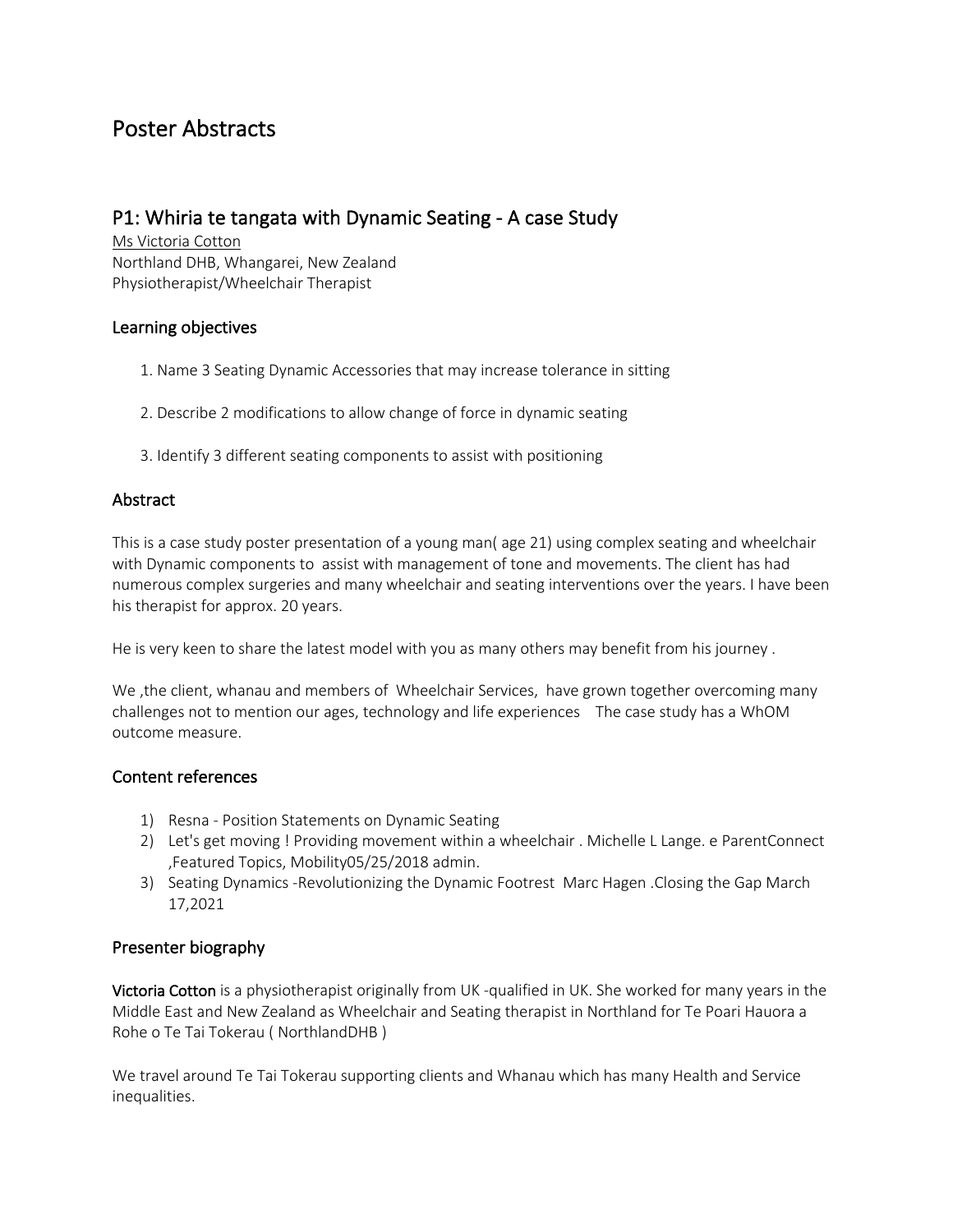# P2: "He Took Off...Fast!": A Photo Narrative of Modified Ride-On Car Use by Children and Families

Ms. Reham Abuatiq, Dr. Heather Feldner University of Washington, Seattle, USA Reham Abatiq, PhD Student Dr Heather Feldner, Assistant Professor

## Learning objectives

After this poster session, participants will be able to:

- 1. Identify the role of photovoice narratives as a participatory action research method applied to the field of pediatric positioning and mobility.
- 2. Understand at least three perceived facilitators and barriers of modified ride-on car access and use by children with CP or developmental delay and their families.
- 3. Discuss how the visual impact and narration of child and family technology experiences can be leveraged to improve products and processes related to mobility equipment.

# Abstract

Powered mobility devices (PMDs) can increase independent mobility and enhance function and participation in children with disabilities. Over the past decade, modified ride-on cars have emerged as one alternative early powered mobility option for young children with disabilities such as cerebral palsy (CP) or developmental delay.

Although popularity of modified ride-on cars has been growing, little is known from families' own point of view about their perceived mobility priorities and experiences with the cars over a longitudinal period. We aimed to empower families of children with CP or developmental delay to share their mobility stories and experiences with modified ride-on cars using their own words and pictures, via a participatory research technique known as Photovoice Narrative. During an overarching longitudinal study with 19 families, where children between the ages of one and four years old and their caregivers were provided with a custom modified ride-on car for home and community exploration, mobility, and socialization, a subset of 14 families completed this participatory study as co-researchers. Each caregiver was given a digital research camera with a blank memory card and a list of guiding questions, but had the freedom to take photos of anything they felt was meaningful or important related to their child's modified ride-on car use. Participants then selected their favorite or most meaningful photos, and provided brief narrations. Narrations which were transcribed verbatim and grouped into themes alongside the photos using constant comparison. Three preliminary themes emerged from the data: 1) *My Child CAN…*2) *Mobility Begets Agency and Community Building*; and 3) *Technology Challenges and Barriers Remain.* This study demonstrates that Photovoice Narratives are an accessible and visually compelling way to understand how modified ride-on cars may fit or misfit in the lives of children with disabilities and their families.

# Content references

1) Burke, J. (2012). 'Some kids climb up; some kids climb down': culturally constructed play-worlds of children with impairments. *Disability & Society*, *27*(7), 965-981.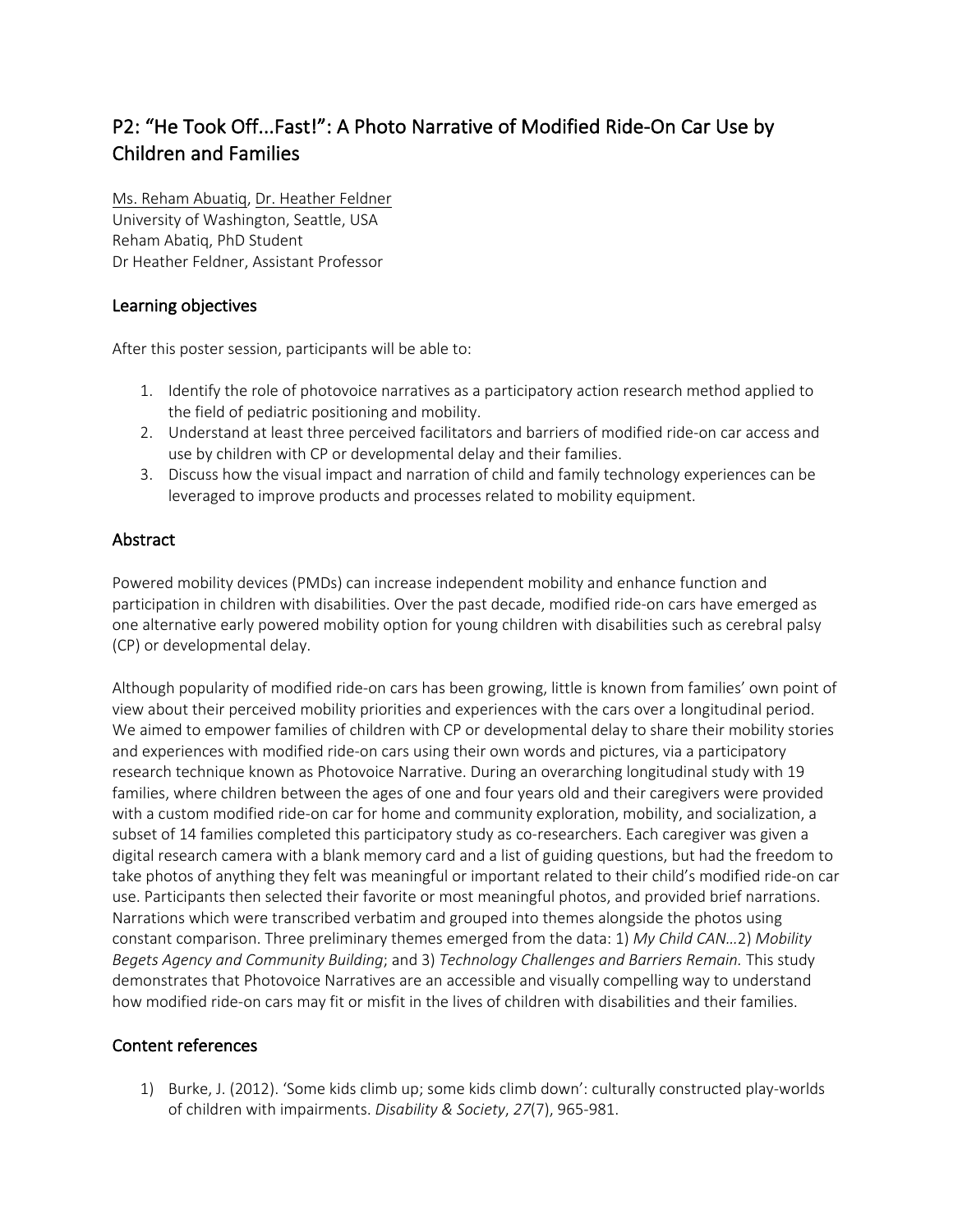- 2) Carver, J., Ganus, A., Ivey, J. M., Plummer, T., & Eubank, A. (2016). The impact of mobility assistive technology devices on participation for individuals with disabilities. *Disability and Rehabilitation: Assistive Technology*, *11*(6), 468-477.
- 3) Chiarello, L. A., Palisano, R. J., Maggs, J. M., Orlin, M. N., Almasri, N., Kang, L. J., & Chang, H. J. (2010). Family priorities for activity and participation of children and youth with cerebral palsy. *Physical therapy*, *90*(9), 1254-1264.
- 4) Dockett, S., Einarsdottir, J., & Perry, B. (2017). Photo elicitation: Reflecting on multiple sites of meaning. *International Journal of Early Years Education*, *25*(3), 225-240.
- 5) Feldner, H. A., Logan, S. W., & Galloway, J. C. (2019). Mobility in pictures: a participatory photovoice narrative study exploring powered mobility provision for children and families. *Disability and Rehabilitation: Assistive Technology*, *14*(3), 301-311.
- 6) Palisano, R. J., Shimmell, L. J., Stewart, D., Lawless, J. J., Rosenbaum, P. L., & Russell, D. J. (2009). Mobility experiences of adolescents with cerebral palsy. *Physical & occupational therapy in pediatrics*, *29*(2), 133-153.
- 7) Sutton-Brown, C. A. (2014). Photovoice: A methodological guide. *Photography and Culture*, *7*(2), 169-185.
- 8) Rodger, S., Jackson, D., Vines, J., McLaughlin, J., & Wright, P. (2019, May). JourneyCam: Exploring experiences of accessibility and mobility among powered wheelchair users through video and data. In *Proceedings of the 2019 CHI Conference on Human Factors in Computing Systems* (pp. 1- 15).
- 9) Taherian, S., & Davies, C. (2018). Multiple stakeholder perceptions of assistive technology for individuals with cerebral palsy in New Zealand. *Disability and Rehabilitation: Assistive Technology*, *13*(7), 648-657.

Ms. Reham Abuatiq is a pediatric physical therapist and second-year PhD student in the Rehabilitation Sciences Program at the University of Washington in Seattle, WA, USA. Originally from Amman, Jordan, Reham holds a Bachelor's Degree in Physical Therapy and a Master's in Health Services Management from Yarmouk University and the Royal College of Surgeons in Ireland. She has extensive experience in training physical therapy students in public hospitals, outpatient rehabilitation clinics, and special education schools, and worked as a clinician at Al-Hussein Society for Physically Disabled Children with children with cerebral palsy, spina bifida, Duchenne Muscular Dystrophy, and Down syndrome. Her research interests include advancing access to physical therapy services for children in Jordan, improving equity for children with disabilities in school and community settings, and supporting the transition from adolescence to adulthood in young people with cerebral palsy.

Dr. Heather Feldner is an Assistant Professor in the Department of Rehabilitation Medicine, core faculty in the Disability Studies Program, and an Associate Director of the Center for Research and Education on Accessible Technology and Experiences (CREATE) at the University of Washington in sunny Seattle, WA, USA. Her research is centered at the intersection of mobility, disability, and technology in two primary areas: Perceptions of disability and identity and how these emerge and evolve through technology use in children and adults with disabilities; and in the design and implementation of pediatric mobility technology, considering how attitudes and the built environment affect equity, participation, and device use. Her current work incorporates multidisciplinary, mixed methods, and participatory approaches drawing from her background as a pediatric physical therapist, doctoral work in disability studies, and postdoctoral research in user-centered rehabilitation and design in mechanical engineering.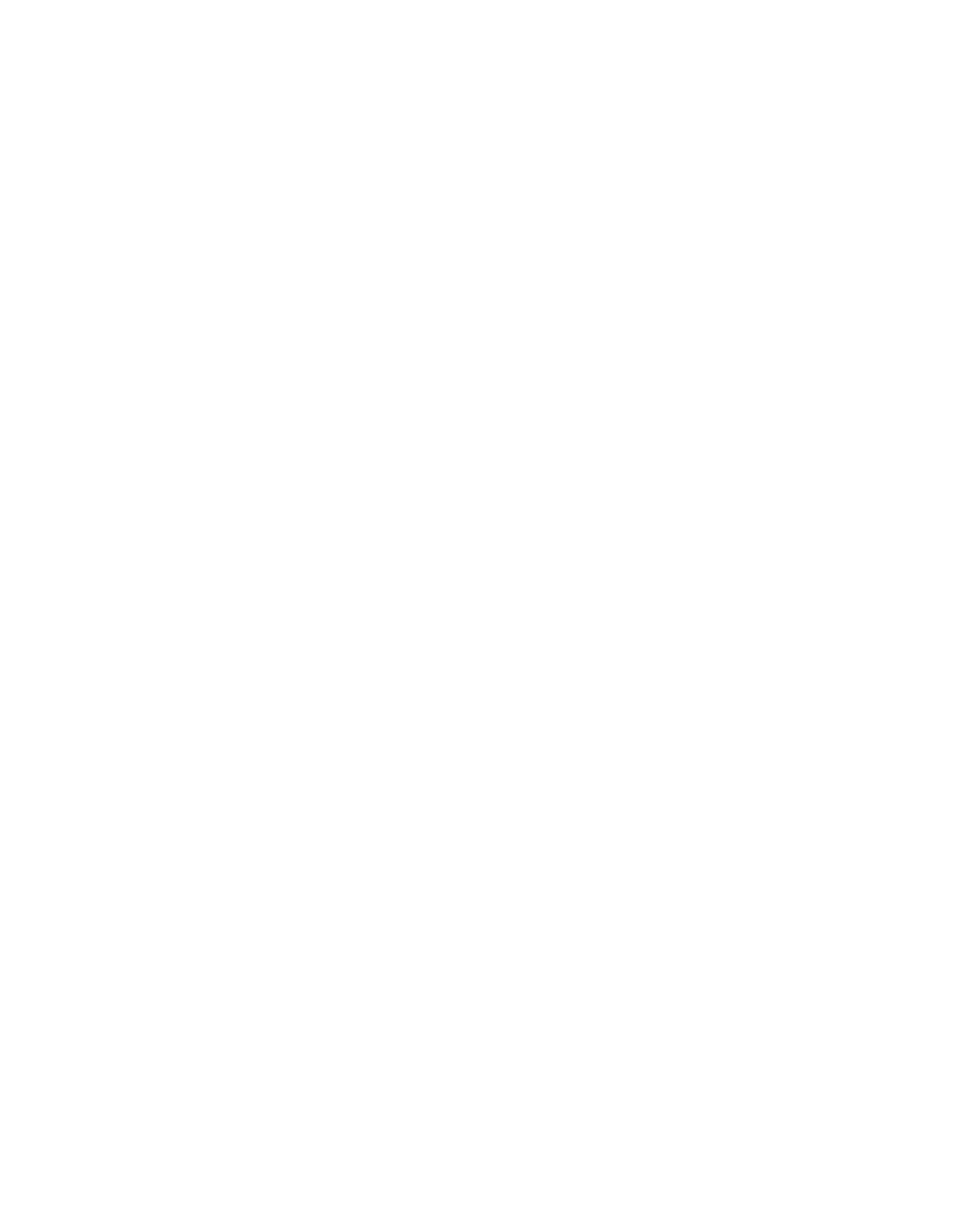# P3: Trends in complex wheelchair and seating equipment provision in Tāmaki Makaurau, Aotearoa

Maria Whitcombe-Shingler ADHB, Auckland, New Zealand, Educator

# Learning objectives

- 1. To consider the trends in complex wheelchair and seating provision over the last decade.
- 2. Increase awareness of a holistic approach to wheelchair and seating assessment and equipment provision that considers the social, environmental and lifestyle needs of the individual alongside their clinical requirements, using the principle of Whanaungatanga, connecting.
- 3. Consider use of clinical data as the basis for improving outcomes and use of resources.

# Abstract

Auditable data is increasingly available and accessible from digitised clinical records, to inform clinicians of overall practice trends in complex wheelchair and seating equipment provision, as opposed to anecdotal evidence. It gives useful feedback on client demographics and equipment used that can help inform equity and effectiveness. *'He mauri tō te tangata, he whakapapa tōna, he mana motuhake'* Everyone has mana and identity that makes that person no more and no less important than the next person.

Mobility Solutions is based in Tāmaki Makaurau, Auckland, a large metropolitan city in the North Island of Aotearoa, New Zealand. It is the most populous urban area in the country, and has an urban and rural population of about 1,717,500 (June 2020). Data is analysed to demonstrate practice changes and outcomes within the service in the last decade, and the importance of enabling and increasing social connection through effective mobility and positioning. '*Me hui kanohi ki te kanohi kia rongo i te mauri o te tangata!'* It is important to meet face to face, eye to eye, breath to breath to get a full understanding of the people we are working with.

# Content references

- 1) Bray et al. (2014). Wheelchair interventions, services and provision for disabled children: a mixedmethod systematic review and conceptual framework. BMC Health Services Research, 14:309 Retrieved from http://www.biomedcentral.com/1472-6963/14/309Health Research Council of New Zealand. (2019). Maori Health Advancement Guidelines. Retrieved from https://www.hrc.govt.nz/sites/default/files/2021- 02/HRC%20Maori%20Health%20Advancement%20Guidelines.pdfMOH. ( 2002). Toward Clinical Excellence. An introduction to clinical audit, peer review and other clinical practice improvement activities. Retrieved from https://www.health.govt.nz/system/files/documents/publications/moh\_tce\_2002.pdfMOH. Equipment and modifications for disabled people. Retrieved from 2) https://www.health.govt.nz/your-health/services-and-support/disability-services/types-disabilitysupport/equipment-and-modifications-disabled-people
- 3) Paki, T. (2015). Whanaungatanga. Retrieved from http://blog.coreed.org/blog/2015/07/whanaungatanga.html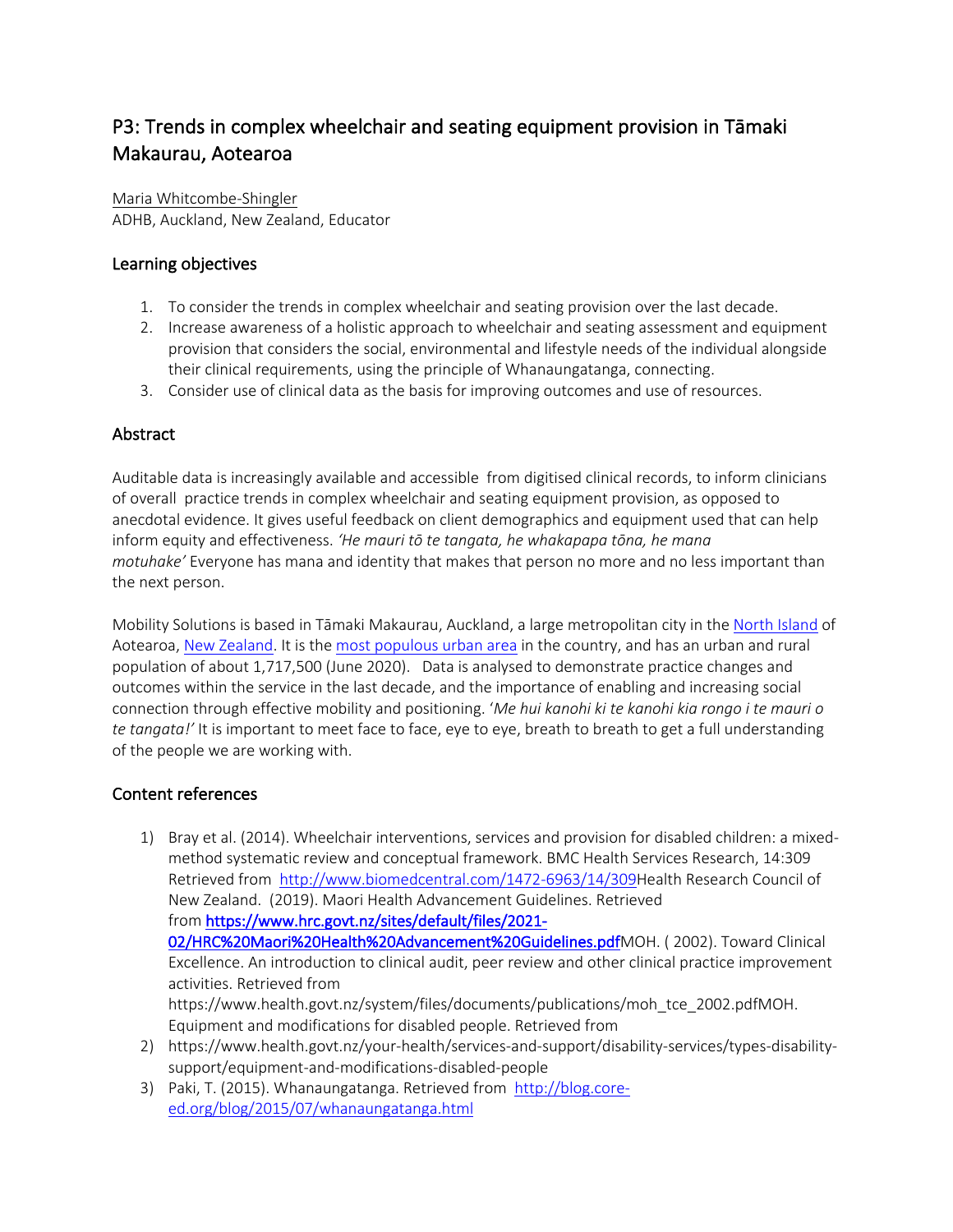4) Statistics New Zealand. (2020). Population estimates and projections. Retrieved from https://www.stats.govt.nz/topics/population-estimates-andprojections?gclid=EAIaIQobChMIh5r9qsvv7wIVUx0rCh1GMw-KEAAYASAAEgIRevD\_BwE

### Presenter biography

Maria Whitcombe-Shingler is an occupational therapist, who works at the Mobility Solutions Complex Wheelchair and Seating Service in the Auckland Region. Her main role is currently as an educator and mentor for therapists new to the service. She completed her Masters researching adult users' experiences and perspectives of using multifunction power wheelchairs in Aotearoa, New Zealand.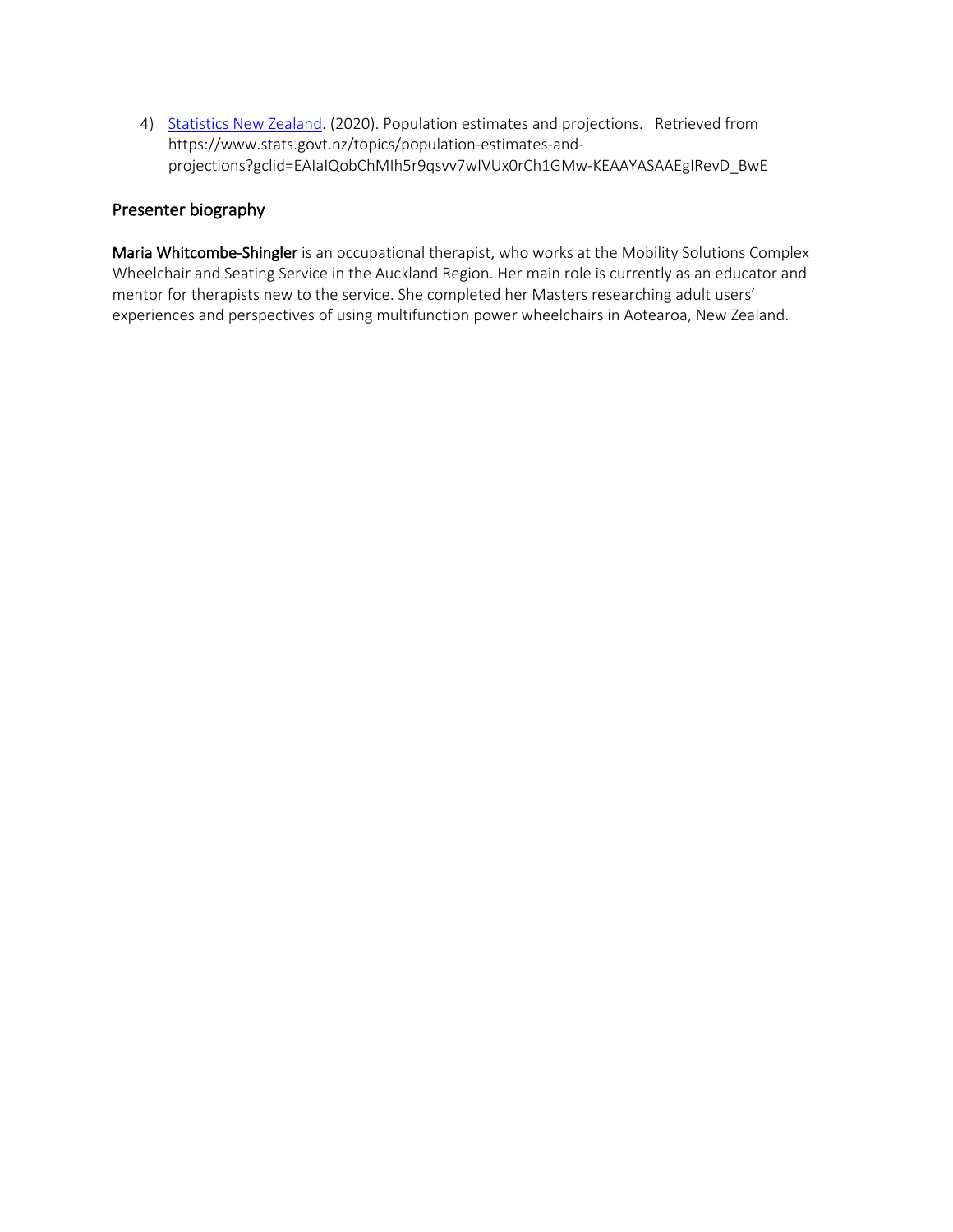# P4: "We can do it together" Co-adaptation of the Wheelchair Skills Training Program for children

Beatrice Ouellet<sup>1,2</sup>, Dr Paula Rushton<sup>3,4</sup>, Dr Marie-Eve Lamontagne<sup>1,2</sup>, Dr Krista Best<sup>2</sup> <sup>1</sup> Laval University, Quebec, Canada. <sup>2</sup> Centre for Interdisciplinary Research in Rehabilitation and Social Integration, Quebec, Canada. <sup>3</sup>Montreal University, Montreal, Canada. <sup>4</sup>CHU Ste-Justine Research Center, Montreal, Canada Beatrice Ouellet, Occupational therapist and PhD student Dr Paula Rushton, Associate professor Dr Marie-Eve Lamontagne, Associate professor Dr Krista Best, Assistant professor

### Learning objectives

After attending the presentation, participants will be able to:

- 1. Identify 3 obstacles limiting the provision of pediatric wheelchair training services.
- 2. Identify 5 children and parents' needs regarding wheelchair training.
- 3. Describe 6 essential components that a wheelchair training intervention should include to respond the needs of children and their family.

### Abstract

Introduction. Independent wheelchair mobility represents more than moving through spaces for children with physical disabilities. It facilitates exploration and interaction with the environment, thus fostering global development and social participation. However, wheelchair use is a complex activity that requires training for safe and effective mobility. An evidence-based Wheelchair Skills Training Program (WSTP) has been used effectively by rehabilitation clinicians to train adults, but there are limited pediatric-specific guidelines. Preliminary evaluations of the WSTP with children suggested that modifications are needed to increase adherence and effectiveness. The aim of this study is to co-adapt the WSTP for children ages 5 to 12 years (WSTP-Ped). Method. Using nominal group techniques, nine online meetings were conducted with an international committee of experts in wheelchair training. Consensus for modifications to the WSTP for children was obtained. Interviews with 5 parent-child dyads were conducted to identify families' needs and preferences for wheelchair training. Preliminary results. Pediatric training should focus on occupational goals and structured play-based approaches. Parents should be active partners of the training team. A developmental progression of wheelchair skills acquisition can help rehabilitation clinicians define a suitable customized practice schedule depending on age, expected level of independence, and goals. Certain skills of the WSTP should be adapted to pediatric wheelchair components and physical characteristics of younger children (e.g. picks objects from floor). Tips and tricks for teaching wheelchair skills to children should be added to the WSTP manual. Conclusion. This project will result in integration of pediatric considerations in the WSTP manual, and creation of a pediatric specific manual, derived in partnership with its intended users (ie., children, clinicians and parents). The WSTP manual will be available to pediatric rehabilitation clinicians as an easy-to-use resource for wheelchair mobility training. The next step is to conduct a randomized control trial to evaluate effectiveness.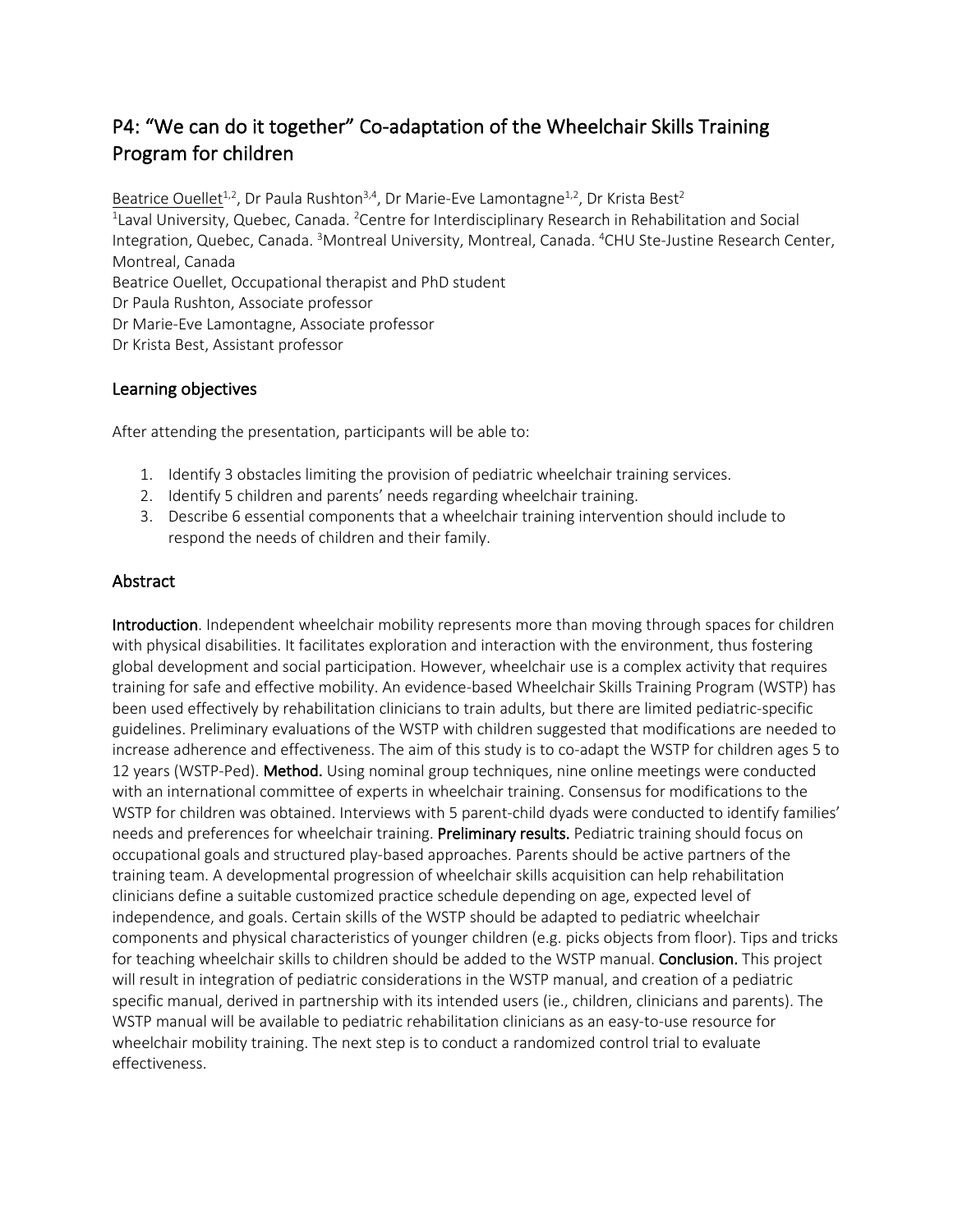### Content references

- 1) Keeler, L., Kirby, R. L., Parker, K., McLean, K. D., & Hayden, J. A. (2019). Effectiveness of the wheelchair skills training program: A systematic review and meta-analysis. *Disability and Rehabilitation: Assistive Technology*, *14*(4), 391–409. https://doi.org/10.1080/17483107.2018.1456566
- 2) McMillan, S. S., King, M., & Tully, M. P. (2016). How to use the nominal group and delphi techniques. *International Journal of Clinical Pharmacy*, *(20160205)*. https://doi.org/10.1007/s11096-016-0257-x
- 3) Sawatzky, B., Rushton, P. W., Denison, I., & McDonald, R. (2012). Wheelchair skills training programme for children: A pilot study. *Australian Occupational Therapy Journal*, *59*(1), 2–9. https://doi.org/10.1111/j.1440-1630.2011.00964.x

### Presenter biography

Beatrice Ouellet is an occupational therapist with experience working in pediatrics. She completed a master's degree in public health and is now a doctoral student in clinical and biomedical sciences (option rehabilitation) at Laval University (Quebec, Quebec, Canada). Her project aims to co-develop and evaluate a wheelchair training program for children that is based on the Wheelchair Skills Program. She is a member of the Wheelchair Skills Program pediatric sub-committee. She is supervised by Krista Best, PhD and Marie-Eve Lamontagne, OT PhD.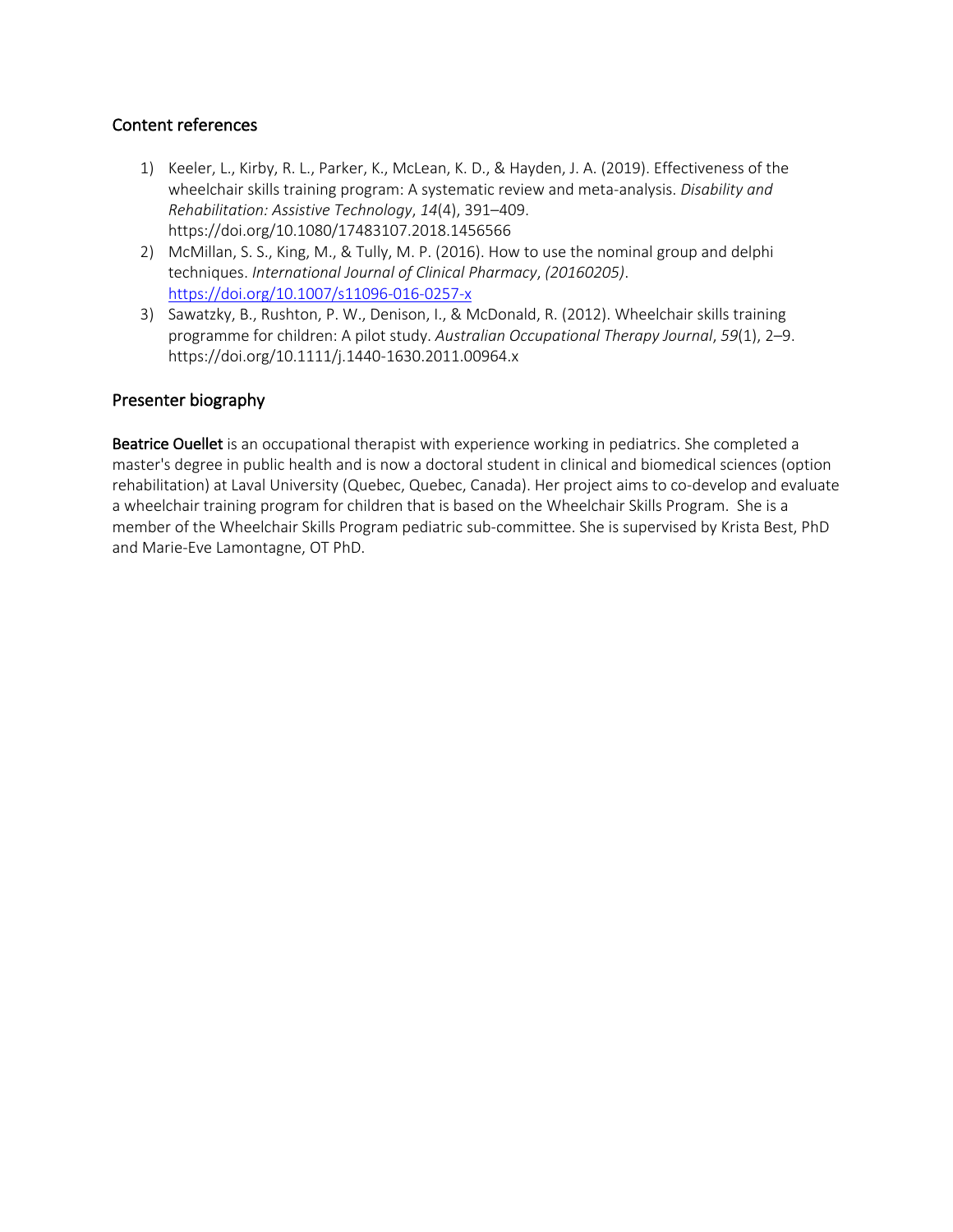# P5: Wheelchair Skill Development for a Therapy Team

Miss Amy Hughes, Ms Ulrike Luebcke, Miss Brylee Lyons, Mrs Michelle Smith, Mrs Meg Whitelaw ADHB, Auckland, New Zealand Miss Amy Hughes, Kaiwhakaora Ngangahau Ms Ulrike Luebcke, Kaiwhakaora Ngangahau Miss Brylee Lyons, Kaiwhakaora Ngangahau Mrs Michelle Smith, PT Mrs Meg Whitelaw, Kaiwhakaora Ngangahau

### Learning objectives

Following this poster session, participants will:

- 1. Learn about the journey of wheelchair skill development amongst a team of therapists measured by a pre and post survey.
- 2. View the resources developed to facilitate provision of wheelchair setup and skills training.

### Abstract

From identifying learning needs to skill competency, the journey of service improvement can take time. This poster demonstrates our Ready to Roll wheelchair skill development for therapists within the Mobility Solutions service.

As clinicians working with complex clients, we recognised the need to up skill our team to achieve more effective wheelchair training outcomes. Our goal was to ensure that there is consistency in our practice through having standardised processes and skill level within our team.

Utilising the initial training and experience from Debbie Wilson and the Seating to Go service and drawing on the Wheelchair Skills Programme (Kirby et el.2018) we embarked on a service improvement journey. We completed a pre wheelchair skills training confidence survey across the team which identified the need for skill development, standard practice procedures and equipment to facilitate safe and effective training. Understanding our client population and improving on client outcomes has guided us in this project.

We then completed a post wheelchair skills training confidence survey across the team with excellent results and helpful feedback for ongoing training. Through measuring baseline confidence and setting specific goals we have been able to increase the awareness, skill and confidence level of the therapy team. These outcomes are expected to support clients to become more effective wheelchair users.

This poster aims to share the resources developed throughout this mahi work which could be of benefit to other service providers thereby weaving people together, whiria te tangata.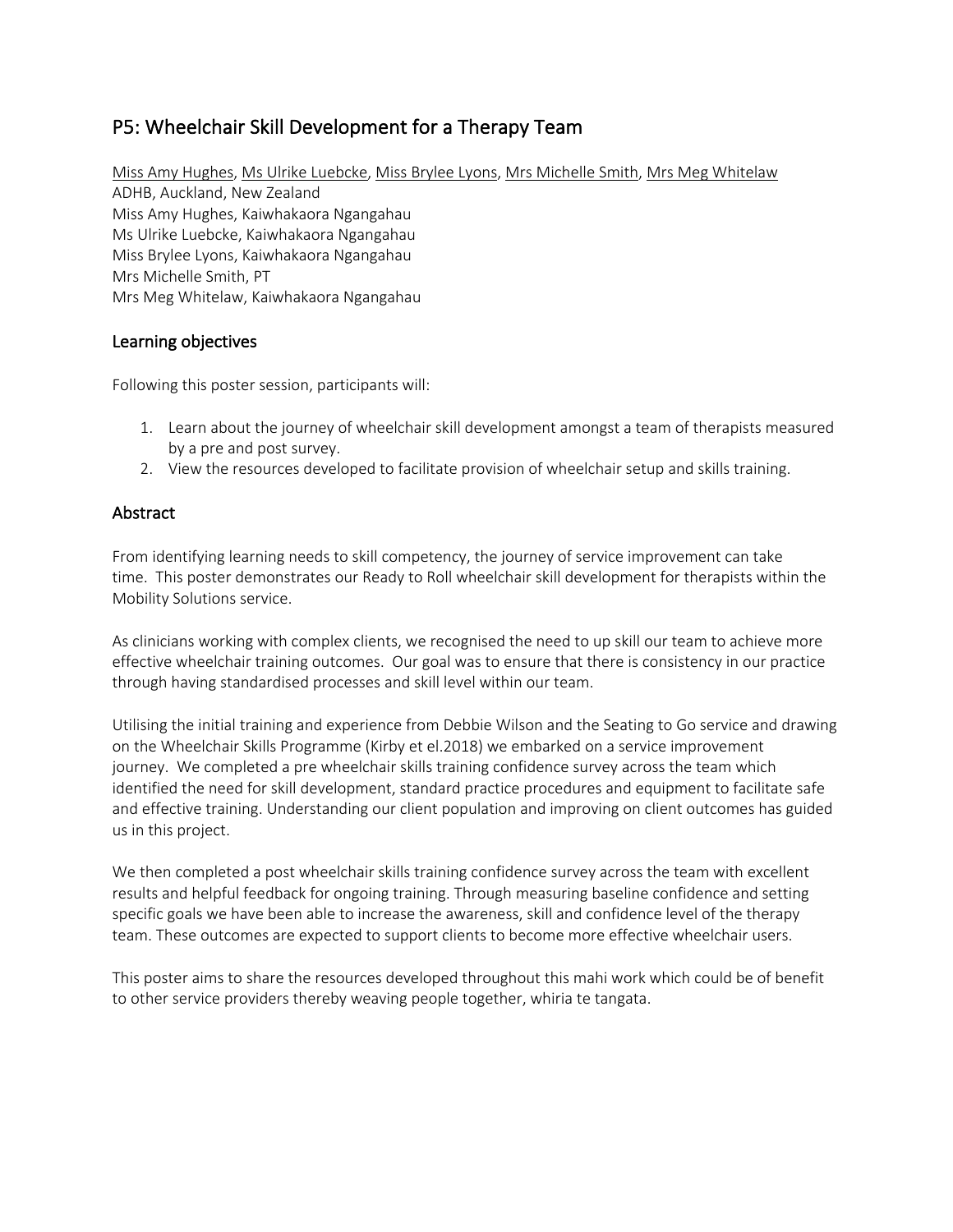## Content references

- 1) Best, K.l., Routhier, F., & Miller, W.C. (2014). A description of manual wheelchair skills training: current practices in Canadian rehabilitation centres. Retrieved from https://doi.org/10.3109/17483107.2014.907367
- 2) Keller, L. et al. (2018). Effectiveness of the Wheelchair Skills Training Program: a systematic review and meta-analysis. Retrieved from https://doi.org/10.1080/17483107.2018.1456566
- 3) Kirby RL, et al. (2019). Wheelchair Skills Program Manual Version 5.1 Dalhousie University, Halifax, Nova Scotia, Canada. Retrieved from https://wheelchairskillsprogram.ca/wpcontent/uploads/WSP-Manual-version-5.0-approved-version.3.pdf
- 4) Kirby RL, et al. (2019). Effectiveness of a Wheelchair Skills Training Program for Powered Wheelchair Users: A Randomized Controlled Trial. Retrieved from https://doi.org/10.1016/j.apmr.2015.07.009
- 5) Tu, J. et al. (2017). Effectiveness and safety of wheelchair skills training program in improving the wheelchair skills capacity: a systematic review. Retrieved from https://doi.org/10.1177/0269215517712043

## Presenter biography

**TRA**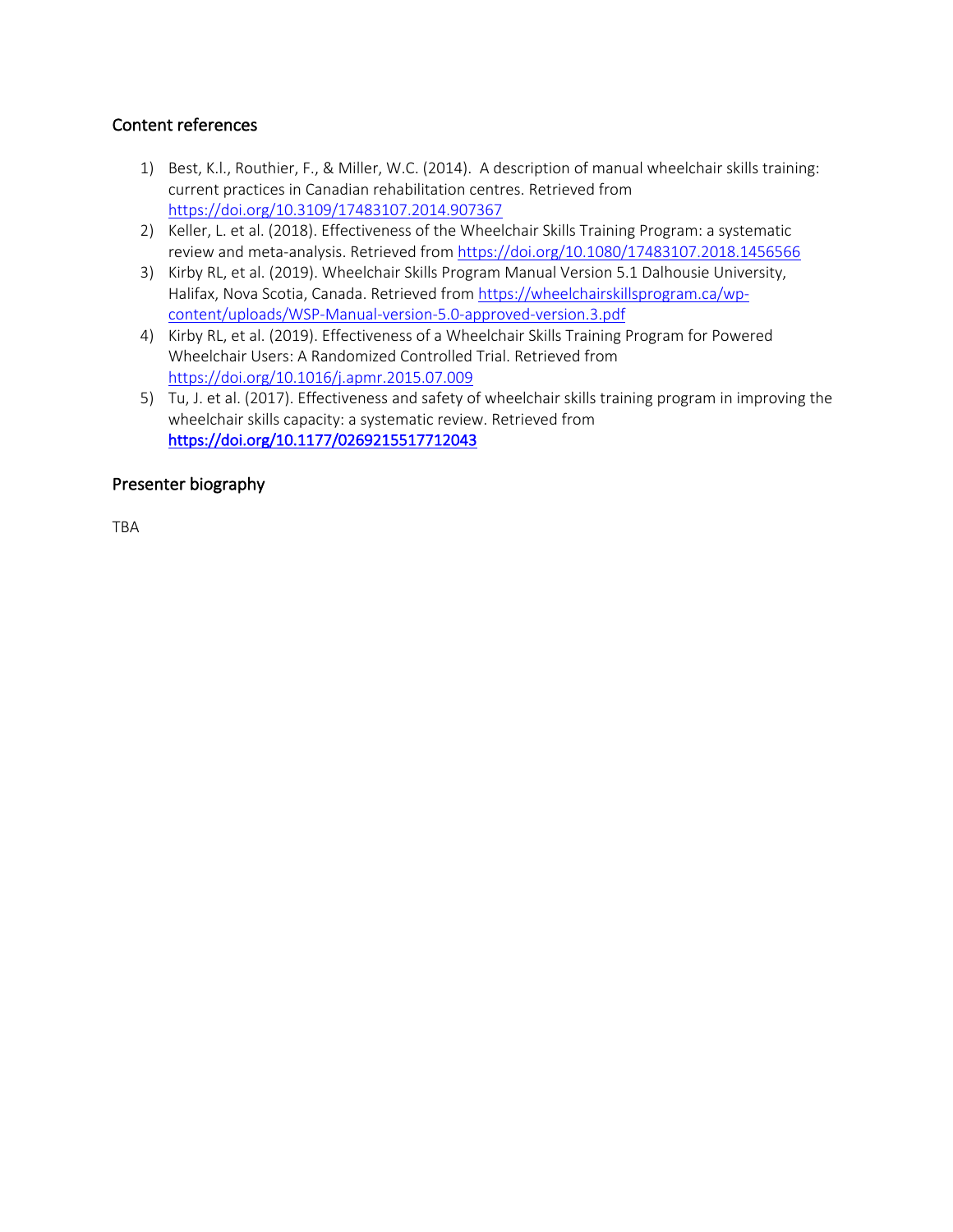# P6: Monitoring Wheelchair Tyre Pressure as part of wheelchair user education

Mr Bill Contoyannie<sup>1,2</sup>, Ms Angela Rowe<sup>1,2</sup>, Ms Kim Vien<sup>1</sup> <sup>1</sup>Melbourne Health, Melbourne, Australia. <sup>2</sup>Monash Health, Melbourne, Australia Mr Bill Contoyannie, Rehabilitation Engineer Ms Angela Rowe, Physiotherapist Ms Kim Vien, Occupational Therapist

### Learning objectives

- 1. To understand the importance of maintaining tire pressure and its impact on wheelchair use
- 2. To evaluate the effectiveness of tyre pressure education for young adults.
- 3. To learn strategies around supporting someone with their wheelchair maintenance

### **Abstract**

Young adult wheelchair users seen by the specialised wheelchair and seating clinics at both Monash and Melbourne health have goals relating to optimising the use and performance of their wheelchairs by reducing the effort to push or propel the wheelchair. Research has established that performance efficiency in wheelchair use is directly related to wheelchair tyre pressures more than the wheelchair mass (De Groot S, Vegter RJ, Van der Woude LH - 2013).

The wheelchair tyre pressure was recorded for every client when attending the clinics with a view to establishing both the level that wheelchair tyres are maintained to, as well as part of an introduction for the clients to the performance of their wheelchairs.

Data collected over a number of years indicated that there were discrepancies between left and right wheelchair tyres as well as lower tyre pressure compared to the relevant ideal pressure to which the wheelchair tyres should have been set. During clinic visits the tyre pressures were set correctly and education was delivered to the client to optimise the performance and use of their wheelchair. In subsequent clinic visits, tyre pressure measures demonstrated similar lower tyre pressures indicating little to no change in behaviors to maintain optimum tyre pressures. The data is analysed and presented to show the general setting of tyre pressure of the wheelchairs at these clinics including the same client/wheelchair on return visits.

As clinicians, we need to consider the barriers to maintaining optimum tyre pressure including poor access to a tyre compressor, need for physical or cognitive support, and lack of education on the importance of maintaining optimum tyre pressure. Further research would be beneficial to understand these barriers and establish more effective strategies to maintain tyre pressure and optimising the use and performance of wheelchairs

# Content references

1) Sawatzky BJ, Denison I. *Wheeling efficiency: the effects of varying tyre pressure with children and adolescents*. Pediatr Rehabil. 2006 Apr-Jun;9(2):122-6. doi: 10.1080/13638490500126707. PMID: 16449070.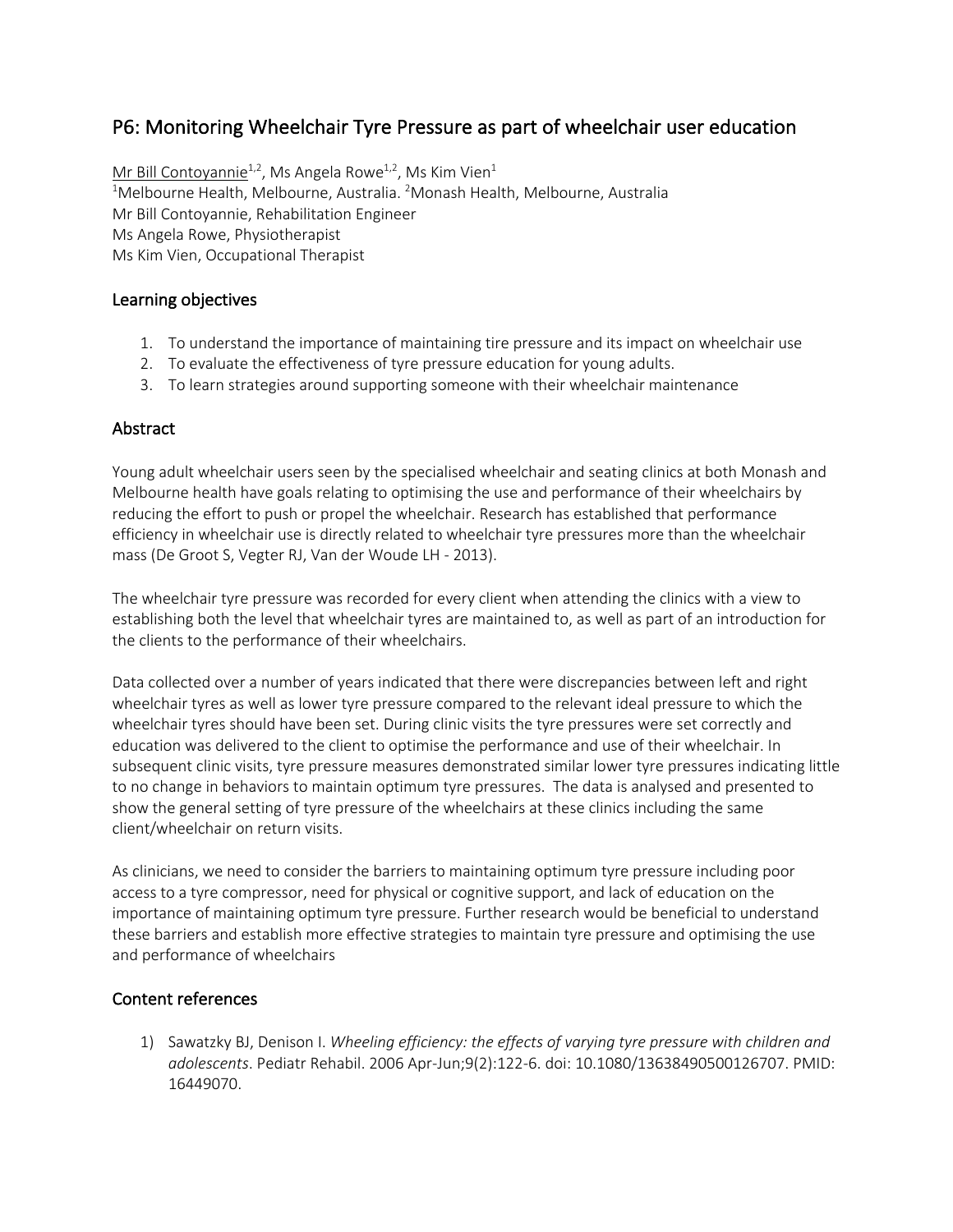- 2) De Groot S, Vegter RJ, Van der Woude LH. *Effect of wheelchair mass, tire type and tire pressure on physical strain and wheelchair propulsion technique*. Med Eng Phys. 2013 Oct;35(10):1476-82. doi: 10.1016/j.medengphy.2013.03.019. Epub 2013 May 2. PMID: 23642660.
- 3) Booka M, Yoneda I, Hashizume T, Lee H, Oku H, Fujisawa S. *Effect of Tire Pressure to Physical Workload at Operating a Manual Wheelchair*. Stud Health Technol Inform. 2015;217:929-34. PMID: 26294587

Bill Contoyannis is a qualified rehabilitation Engineer with a degree in Mechanical engineering and a Masters of Biomedical Engineering and is an adviser to health departments, professional organisations, and support associations throughout Australia. He currently works within the speciaslied seating teams at Melbourne Health and Monash Health.

He has been involved in a broad range of rehabilitation and assistive technology areas and has contributed to the field area of assistive technology for over thirty years and with a range of activities including incident investigation, education, research, advice, and clinical support. As part of this work he conducted formal training courses worldwide in patient safety, failures of assistive technology devices and litigation avoidance, and material science relating to the fabrication of artificial limbs, orthopaedic devices, wheelchairs, and other assistive technology. Further, Bill has conducted research in both the development and assessment of assistive technology.

Angela Rowe is a physiotherapist with over 20 years of experience, predominantly in the fields of neurology and disability. She has completed post-graduate studies in the field of Postural Management and worked as a Postural Management therapist at The Royal Hospital for Neuro-disability in London. Since returning to Melbourne, Angela has worked in two Wheelchair and Seating Services at The Royal Melbourne Hospital and Monash Health. Angela has co-authored a Wheelchair organisational standard at Monash Health and been involved in various research projects and conference presentations with her Wheelchair and Seating clinic team. She has a particular passion for upskilling other therapists and has led training workshops and provided mentorship. Angela also has her own business Postural Innovations which provides bed positioning assessments, wheelchair consultations and a product range of postural supports for 24 hour positioning.

Kim Vien is a Senior Occupational Therapist working in the disability sector specialising in the area of seating and equipment prescription. Having been in the disability sector for over 10 years, Kim has presented on the topic of seating at the 2017 & 2019 Oceania Seating Symposiums and at multiple ATSA daily living expos. Kim graduated in 2005 from the University of South Australia and completed honors in health sciences. With further studies in access consulting, she has expanded her skills to understand the built environments and how consumers and their technologies can interact more effectively. She has worked in both hospital and community settings and is now focused on improving services for adults with disabilities and their assistive technology needs.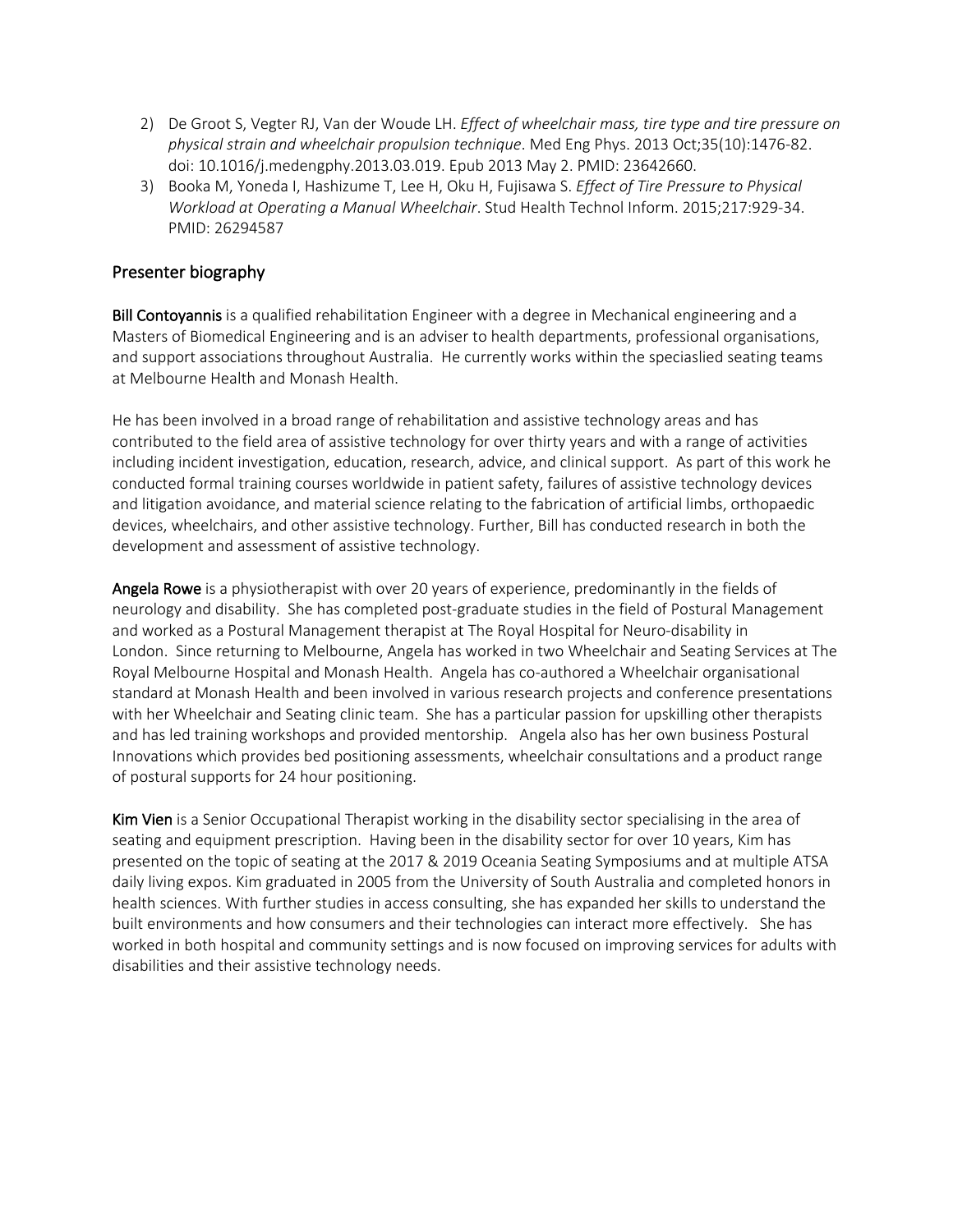# P7: Blind spot sensor systems for power-wheelchairs

Alice Pellichero<sup>1,2</sup>, PhD Krista Best<sup>1,2</sup>, PhD François Routhier<sup>1,2</sup>, PhD Pooja Viswanathan<sup>3</sup>, PhD William  $M$ iller<sup>4</sup>

<sup>1</sup>Université Laval, Québec, Canada. <sup>2</sup>Center for Interdisciplinary Research in Rehabilitation ans Social Integration (Cirris), Québec, Canada. <sup>3</sup>CEO, Braze Mobility Inc., Toronto, Canada. <sup>4</sup>University of British Columbia, Vancouvert, Canada

Alice Pellichero, PhD Candidate

### Learning objectives

At the end of this presentation, participants will be able to:

- 1. recognize the interest of obstacle detection technology to safe PWC driving
- 2. determine which PWC users can use a blind spot sensor system in daily life
- 3. identify individuals needs related to obstacle detection technology

### Abstract

Introduction. Blind spot sensor systems can improve power-wheelchair (PWC) safety.

Objectives. Compare accuracy of rear obstacle detection in a PWC with and without a sensor system; explore cognitive task load and perceived usability, safety, confidence and awareness; 3) explore PWC users' perceptions in real-world settings.

Methods. A mixed-method design was used. PWC users were provided the sensor system. In laboratory setting, accuracy and time of obstacles detection were notified. Twenty-two randomized conditions were completed with and without the sensor system. Cognitive task-load (*NASA-Task Load Index*), perceived usability (*Usability Metric for User Experience-LITE*) and safety, confidence and awareness (Likert-scale) were evaluated. Participants then used the sensor system at home for two-months before completing semi-structured interviews. Statistical (descriptive, t-tests) and thematic analysis were conducted.

Results. Among 11 PWC users (age=67.5±7.5y), obstacles were detected more accurately (*p*<0.001) and rapidly ( $p$ <0.001) with sensor system than without. Using the sensor system required lower cognitive task-load (*p*=0.005) and was perceived as easy to use. No improvements in safety, confidence or awareness were perceived. Four participants reported continued use after 2 months. Those who discontinued use reported lack of usefulness and technical issues. Three themes emerged: perceived usefulness (improved performance and confidence), barriers to use (technical issues and charge), and recommendations (personalization and design improvements).

Conclusions. Sensor systems may improve rear obstacle detection accuracy and time while reducing cognitive task load. However, technical and service improvements have to be made. Users' characteristics, environments and occupations play an important role in using obstacle detection technology.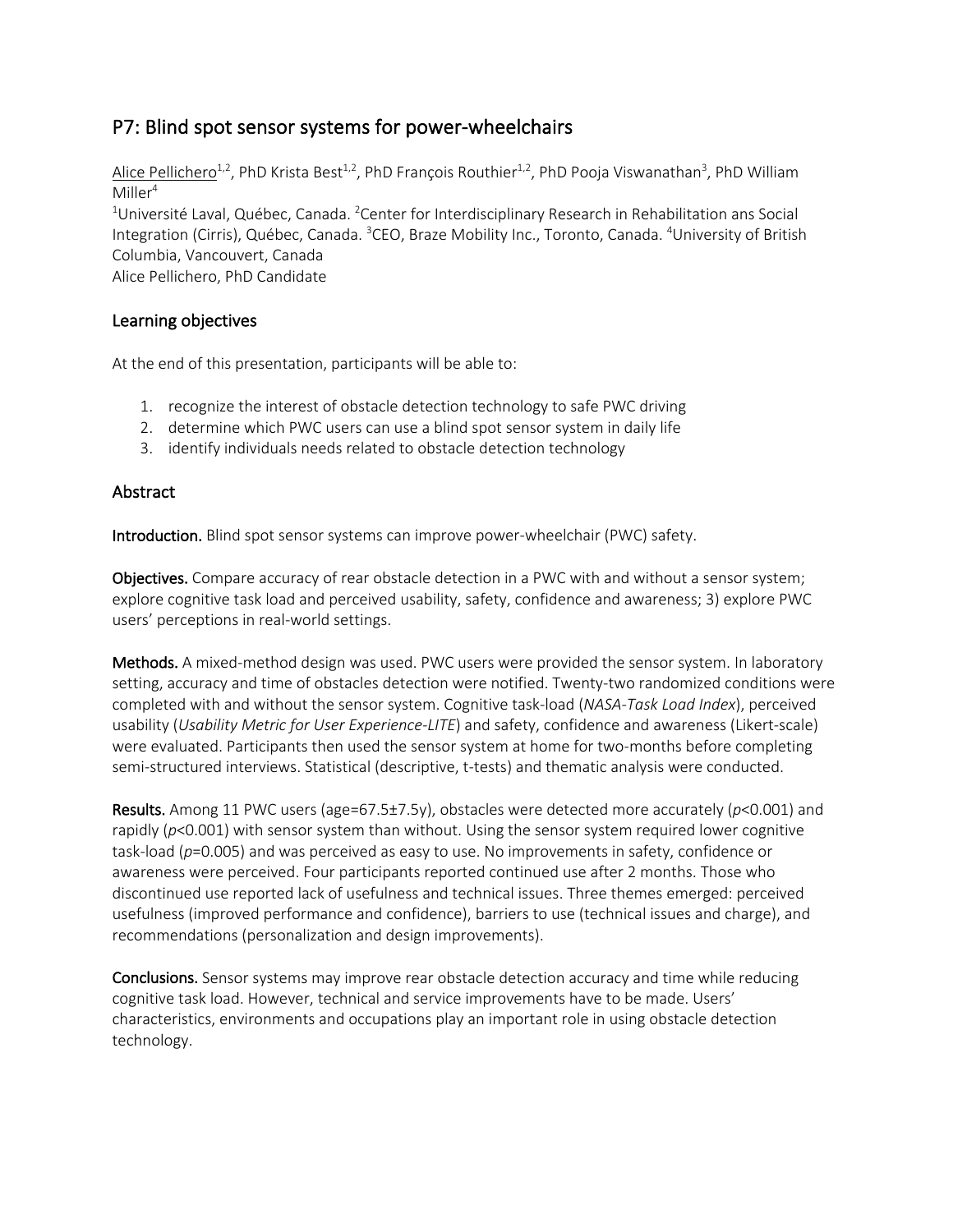### Content references

- 1) Heerink M, Kröse B, Evers V, Wielinga B. (2010) Assessing Acceptance of Assistive Social Agent Technology by Older Adults: the Almere Model. Int J of Soc Robotics ;2:361–75. https://doi.org/10.1007/s12369-010-0068-5.
- 2) Rushton PW, Mortenson BW, Viswanathan P, Wang RH, Miller WC, Hurd Clarke L, et al. (2017) Intelligent power wheelchair use in long-term care: potential users' experiences and perceptions. Disability and Rehabilitation: Assistive Technology ;12:740–6. https://doi.org/10.1080/17483107.2016.1260653.
- 3) Viswanathan P, Zambalde EP, Foley G, Graham JL, Wang RH, Adhikari B, et al. (2017) Intelligent wheelchair control strategies for older adults with cognitive impairment: user attitudes, needs, and preferences. Auton Robot ;41:539-54. https://doi.org/10.1007/s10514-016-9568-y.

#### Presenter biography

Alice Pellichero is an occupational therapist. At the beginning of her career she worked in France in rehabilitation centers is neurology services with adults. She is currently conducting a clinical research project as part of the doctoral program in clinical and biomedical sciences at Université Laval (Québec City, Canada). She is attached to the Interdisciplinary Research Center for Rehabilitation and Social Integration (CIRRIS) and is under the direction of Dr. François Routhier (CIRRIS), Dr. Krista Best (CIRRIS) and Dr. Eric Sorita (Bordeaux University). The aim of her research project is to enhance powered mobility device provision through better assessment and training. Realization of this research will lead to the development of a novel PWC driving program that may improve access to PWC mobility for individuals who may have otherwise been excluded. In turn, successful PWC mobility could improve participation and quality of life for the individuals.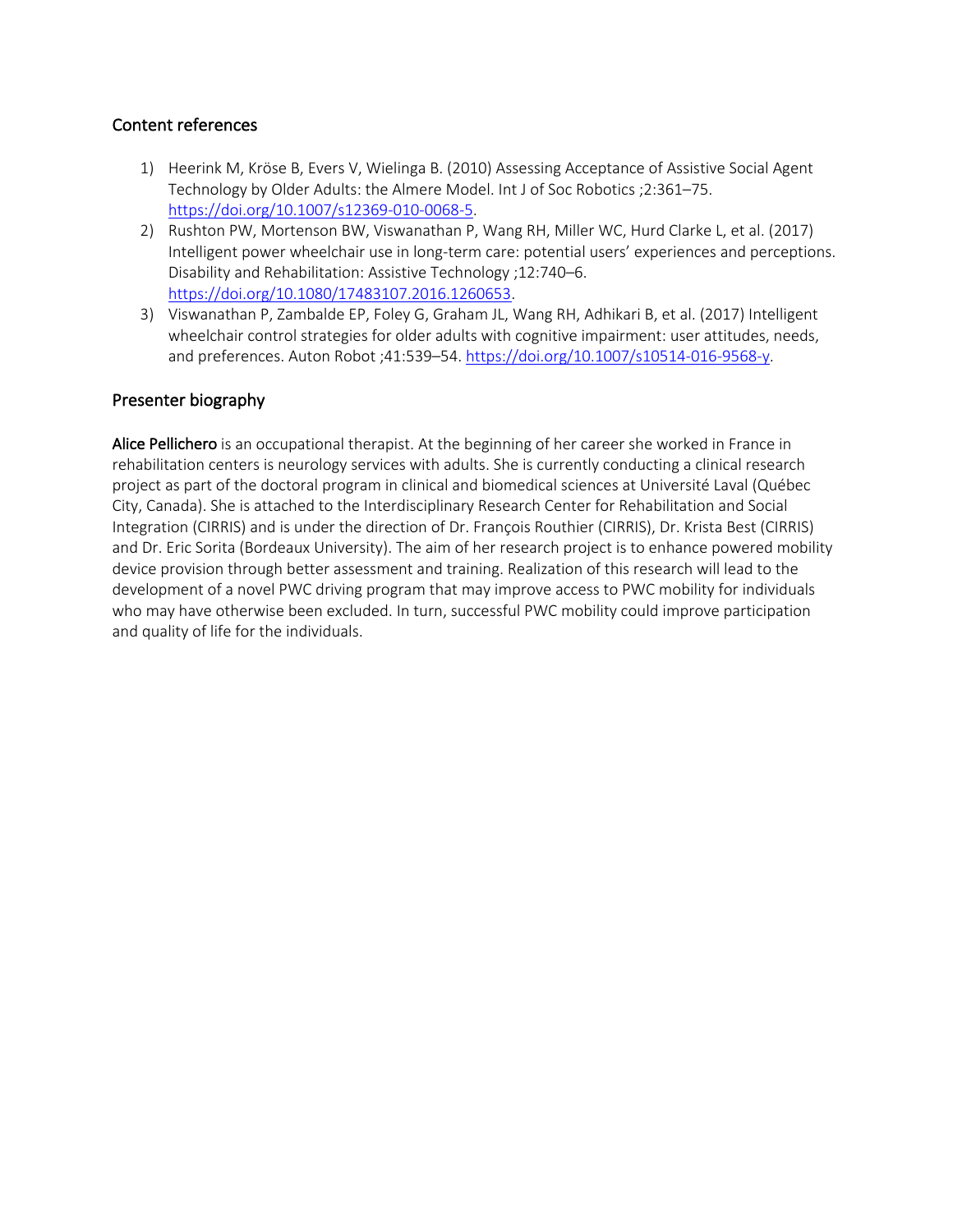# P8: Getting in Trouble Together: Use of Assistive Technology to Facilitate Toddler Participation

# Rachel Maher

Permobil New Zealand, Auckland, New Zealand Clinical Education Specialist

# Learning objectives

Participants will:

- 1. Review what participation looks like for typically developing toddlers
- 2. Hear three case examples of how use of assistive technology has facilitated participation in nontypically developing children
- 3. Hear feedback from parents about how assistive technology has facilitated participation for their child in family life

# Abstract

Toddlers are busy little humans, with research suggesting they are frequently on the move, engaged in play or interacting with the world around them. The therapeutic benefits of early mobility for young people with mobility challenges have been well documented in the research, however the impact on how this mobility impacts on how toddlers participate in family life has not been documented to the same extent.

The Explorer Mini was launched in 2020, with early trials offering delightful stories of toddlers being typical toddlers. These are toddlers who had significant mobility challenges and require assistive technology to obtain age-appropriate mobility, who now have a device that allows them to explore their home, venture to the park with their family, chase the cat and interact with their older siblings, adventures that are familiar to many of us with typically developing children.

As part of the early Explorer Mini trials, feedback has been received from parents who have highlighted what assistive technology has meant to them as a family. An emerging theme of this feedback is how the device has created a shift away from their child being dependent on others, to having periods of being independent and an active participant in family life, becoming the busy little human we know toddlers to be.

In this session we review the impact of assistive devices on how young people participate in their world, including from the perspective of a parent who has experienced firsthand the positive impact assistive technology can have for young people.

# Content references

1) Feldner, H.A., Logan, S.W. & Galloway, J.C. (2018) Mobility in pictures: a participatory photovoice narrative study exploring power mobility provision for children and families. Disability and Rehabilitation: Assitive Technology. DOI: 10.1080/17483107.2018.1447606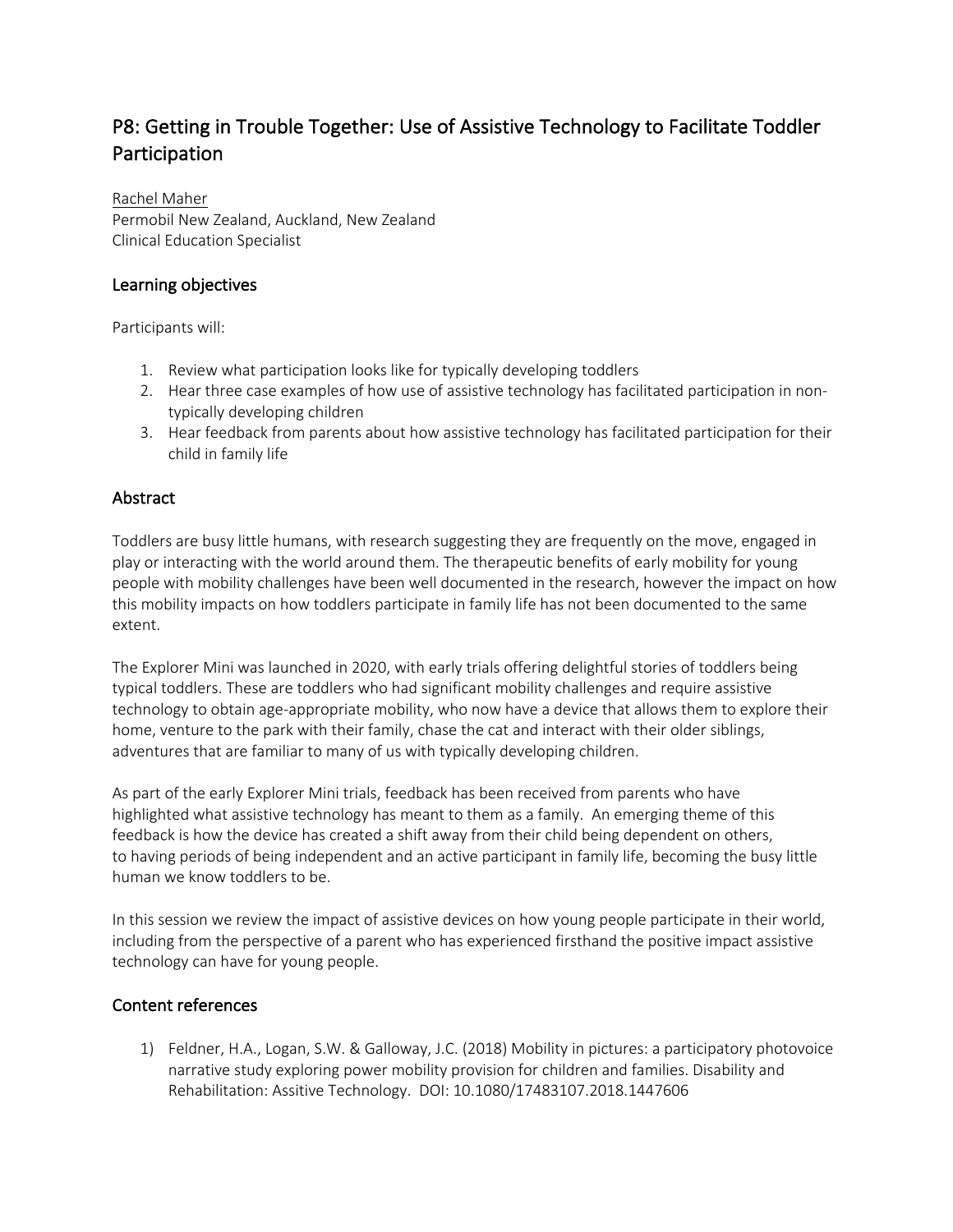- 2) Kenyon, L.K., Mortenson W.B. & Miller, W.C. (2018). 'Power in Mobility': parent and therapist perspectives of the experiences of children learning to use powered mobility. Developmental Medicine and Child Neurology. DOI: 10.1111/dmcn.13906
- 3) Livingston, R. & Field, D. (2015) The child and family experience of power mobility: a qualitative synthesis. Developmental Medicine and Child Neurology. DOI: 10.1111/dmcn.12633

Rachel Maher graduated from the University of Otago in 2003 with a Batchelor of Physiotherapy, and later gained her Post Graduate Diploma in Physiotherapy (Neurorehabilitation) in 2010.

After graduating, Rachel gained experience in inpatient rehabilitation and community Physiotherapy, before moving into a Child Development Service, working with children aged 0 to 16 years.

Rachel developed a passion for seating and mobility while working children, recognising the value of a team approach to wheelchair and seating provision to achieve the best outcomes for end users.

Rachel later moved into a Wheelchair and Seating Outreach Advisor role at Enable New Zealand in 2014, complementing her clinical knowledge with experience in New Zealand Ministry of Health funding processes.

Rachel joined Permobil in June 2020, and is passionate about education and working collaboratively to achieve the best result for our end users.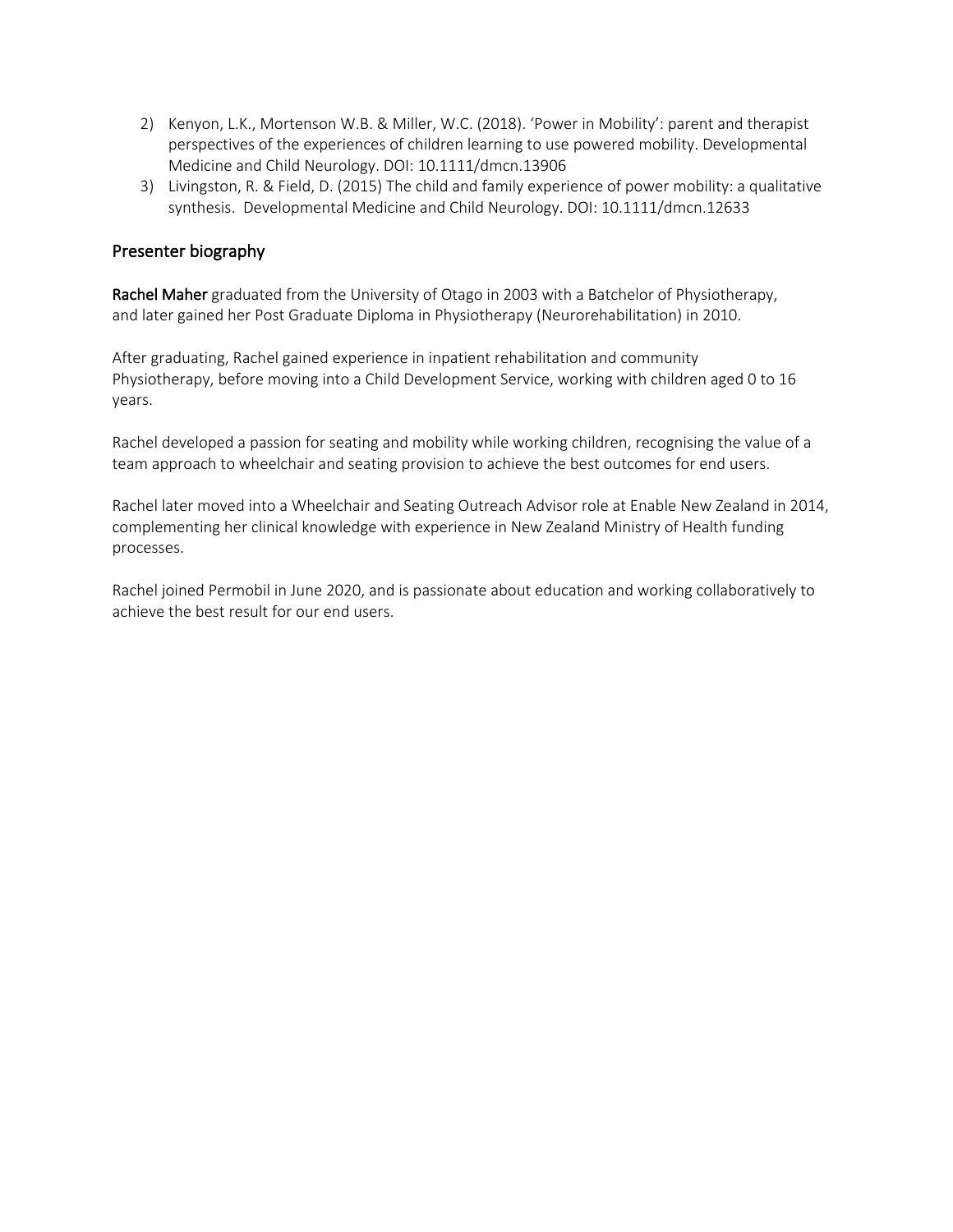# P9: Evaluating clinical outcomes of modular wheelchair seating solutions in Muscular Dystrophy: a case study

Miss Bridget Churchill

Life for Living Ltd, Dover, United Kingdom. Spex Ltd, Christchurch, New Zealand Occupational Therapist & Clinical Educator

### Learning objectives

- 1. Identify 3 outcome measures that are relevant for adults with Muscular Dystrophy.
- 2. Name 5 reasons why seated mobility may be abandoned or under-utilised.
- 3. Name 4 factors that can influence physical and emotional comfort for wheelchair users

### Abstract

A single case study will be presented about a wheelchair user with Muscular Dystrophy over a 2 year period and during the COVID-19 pandemic in the UK. In collaboration with the therapist team, it will highlight the importance of matching person and technology and a person-centred approach.

Body shape distortions are avoidable (Robertson et al., 2016 ), however progressive neurological conditions can lead to challenges that the wheelchair seating systems and services need to respond to effectively. The value of informed decision-making is evident when optimising postural presentation can be perceived as functionally restrictive or not aligned with wheelchair users' goals or wellbeing – matching the person with technology requires an understanding of these factors (Scherer, Craddock & Mackeogh, 2011) to facilitate the 'bigger picture' for community inclusion.

Selection of the seating system requires a shared perspective to ensure goals relating to comfort, function and posture converge within wheelchair provision for the wheelchair user and prescribing clinician. Wheelchair seating reviews ideally should be in anticipation rather than in response to deterioration (Richardson et al., 2009). There is added risk of assistive technology abandonment due to progression of health limitations and 'negative factors' (Ravneberg, 2012) if the wheelchair seating system is unable to respond to these changes and service providers unable to plan for anticipate changes.

The impact of Spex modular seating technology was evaluated from initial introduction (transition from existing specialist system) and to present date, taking into considering the impact of the COVID pandemic and additional challenges with 24-hour postural care. Evaluations included visual analogue pain scale, mood assessments, photographs, interviews, Goal Attainment Scale (GAS) and physical measurements.

The decision to use a modular seating system was based on personal choice and will be shown to be appropriate in responding to functional and postural changes to optimise posture, comfort and function.

# Content references

1) Ravneberg, B. (2012). Usability and abandonment of assistive technology. Journal of Assistive Technologies, 6(4), 259–269. https://doi.org/10.1108/17549451211285753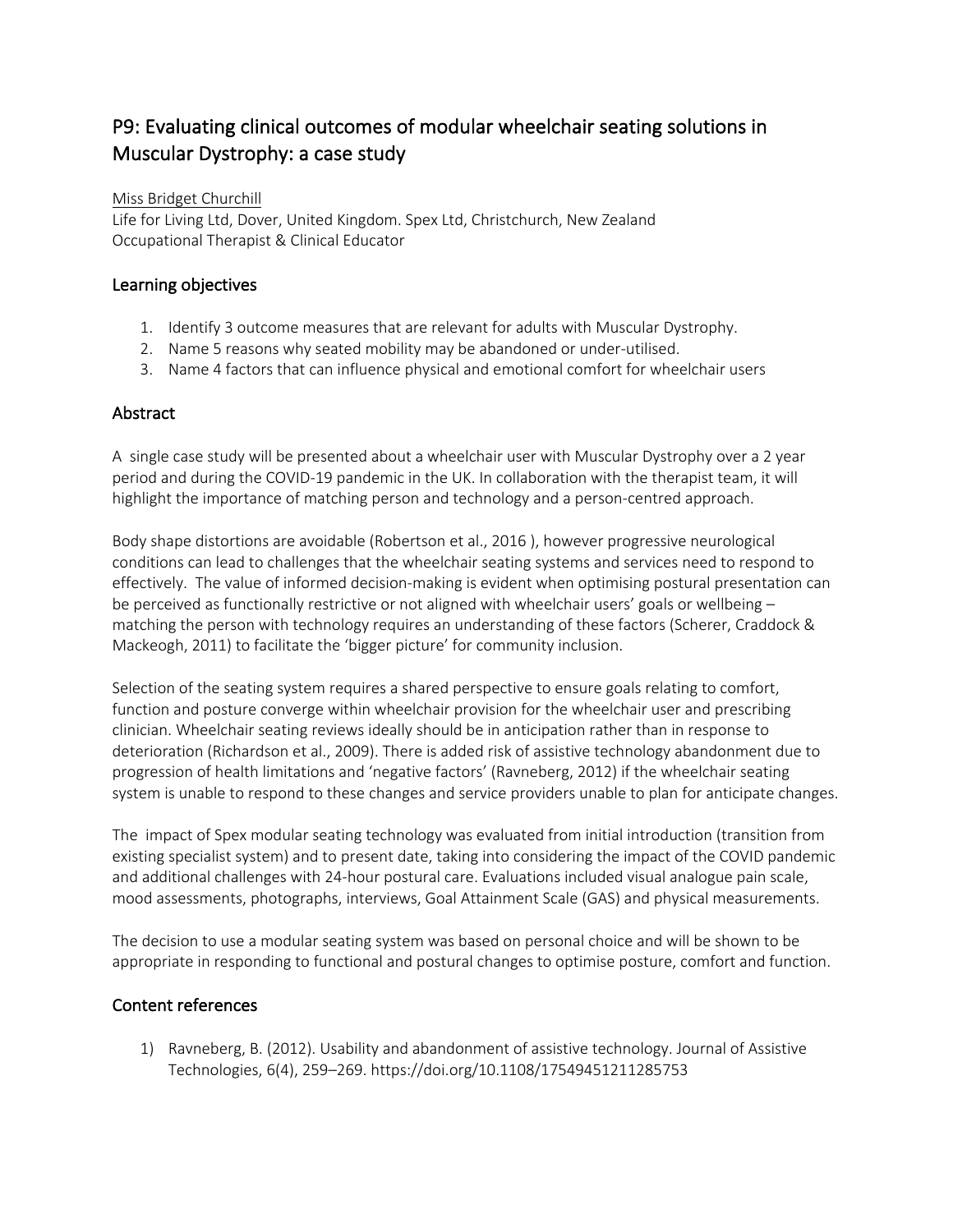- 2) Richardson, Marion & Frank, Andrew. (2009). Electric powered wheelchairs for those with muscular dystrophy: Problems of posture, pain and deformity. Disability and rehabilitation. Assistive technology. 4. 181-8. 10.1080/17483100802543114.
- 3) Robertson, J., Baines, S., Emerson, E., & Hatton, C. (2018). Postural care for people with intellectual disabilities and severely impaired motor function: A scoping review. Journal of Applied Research in Intellectual Disabilities, 31(S1), 11–28. https://doi.org/10.1111/jar.12325
- 4) Scherer, M. J., Craddock, G., & Mackeogh, T. (2011). The relationship of personal factors and subjective well-being to the use of assistive technology devices. Disability and rehabilitation, 33(10), 811–817. https://doi.org/10.3109/09638288.2010.511418

Bridget Churchill has over 20 years experience with working with adults and older adults with neurological difficulties and additional diagnoses. She has extensive experience in physical rehabilitation and postural care for neurological and adult/elderly populations. Bridget believes that life is for living to the fullest and works with clients to ensure that their goals are the focus and that independence and skills are improved, supporting individuals to problem-solve barriers to their chosen level of participation.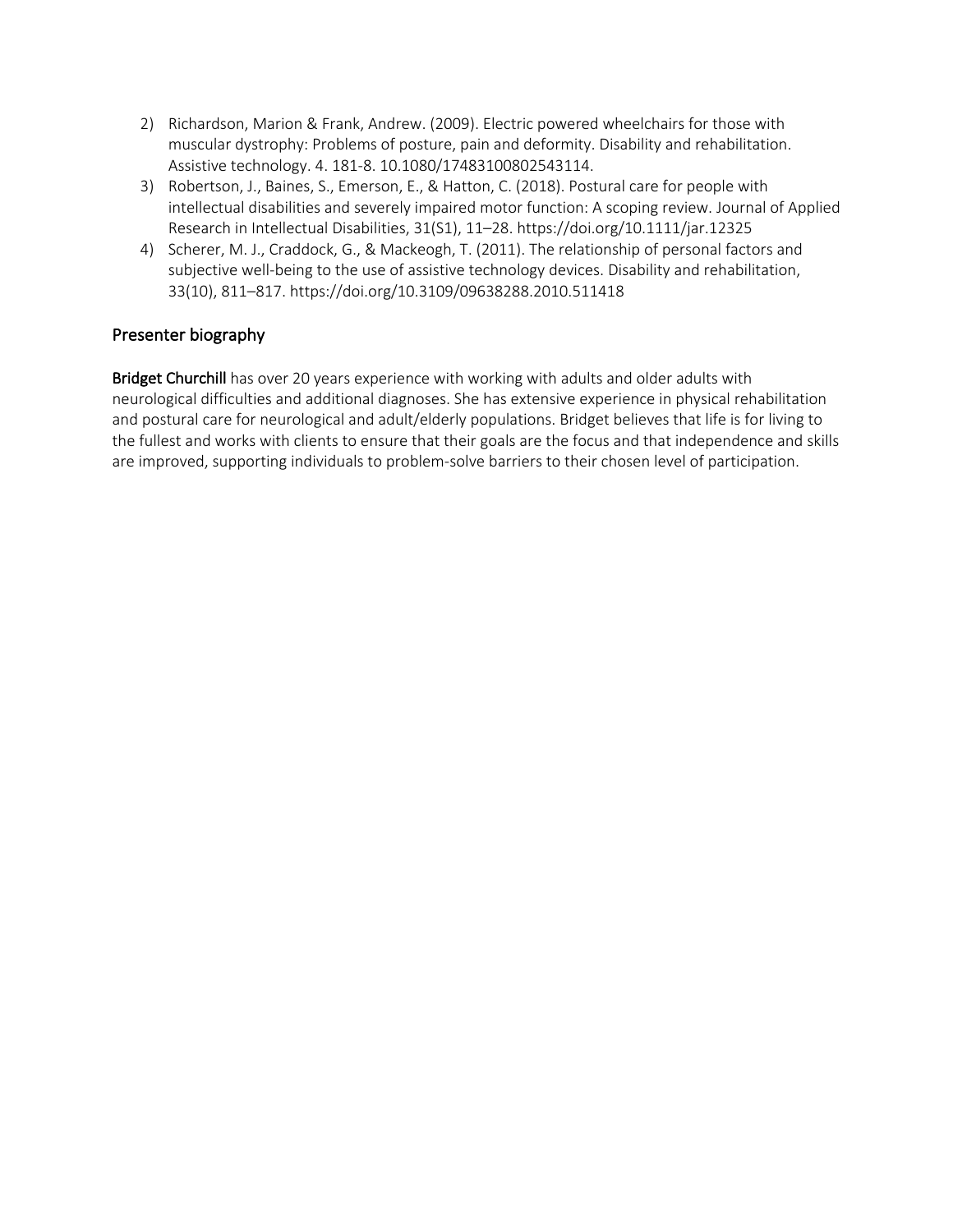# P10: Meeting Changing Seating Needs Post Hip surgery

Tracee-lee Maginnity Permobil, Sydney, Australia, Clinical Education Specialist

## Learning objectives

- 1. Attendees will be able to articulate at least one post surgical positioning requirement
- 2. Attendees will be able to identify at least 2 points of control that where changed within this case example
- 3. By end of session identify at least two reasons why hip surgery is recommended

### Abstract

Hip surgery is a common procedure encountered within the pediatric population. Hip surveillance studies, 24 hour postural management evidence and orthopedic intervention provides guidance and protocols around prevention and post-surgical positioning. In NSW the hospital will attempt to re configure the existing mobility base and seating to meet discharge requirements or lend equipment from a limited loan pool, but it often falls to the community OT to access alternative equipment to meet the required temporary seating and mobility needs.

This case study follows a young NSW boys' experiences with mobility and seating adjustments through hip and spinal surgical intervention and beyond. We will look at how adjustable modular seating can be configured to meet changing needs, some of the barriers encountered along the way from access to equipment, the funding process and crucial seated position reconfigurations. In an ideal world how would we do things differently? The perspective of the family, client and primary prescribing therapists will be shared during the session.

### Content references

- 1) Soft-tissue release for spastic hip subluxation in cerebral palsy Miller F Cardoso Dias R Dabney KW Lipton GE Triana M. Paediatric Orthopaedic. 1997 Sep-Oct;17(5):571-84
- 2) Adductor surgery to prevent hip displacement in children with cerebral palsy: the predictive role of the Gross Motor Function Classification System.Shore BJ, Yu X, Desai S, Selber P, Wolfe R, Graham HK.J Bone Joint Surg Am. 2012 Feb 15;94(4):326-34. doi: 10.2106/JBJS.J.02003.
- 3) Effects of different seating equipment on postural control and upper extremity function in children with cerebral palsy Dilek Sahinoğlu 1, Gürsoy Coskun 1, Nilgün Bek 1 Prosthet Orthot Int. 2017 Feb;41(1):85-94
- 4) Physical risk factors influencing wheeled mobility in children with cerebral palsy: a cross-sectional study Elisabet Rodby-Bousquet 1 2, Ginny Paleg 3, Jackie Casey 4, Alicja Wizert 5, Roslyn Livingstone. BMC Pediatr. 2016 Oct 10;16(1):165
- 5) Prevention of hip displacement in children with cerebral palsy: a systematic review. Miller SD, Juricic M, Hesketh K, Mclean L, Magnuson S, Gasior S, Schaeffer E, O'donnell M, Mulpuri K. Dev Med Child Neurol. 2017 Nov;59(11):1130-1138.
- 6) Spine deformities in patients with cerebral palsy; the role of the pelvis. Hasler C, Brunner R, Grundshtein A, Ovadia D. J Child Orthop. 2020 Feb 1;14(1):9-16.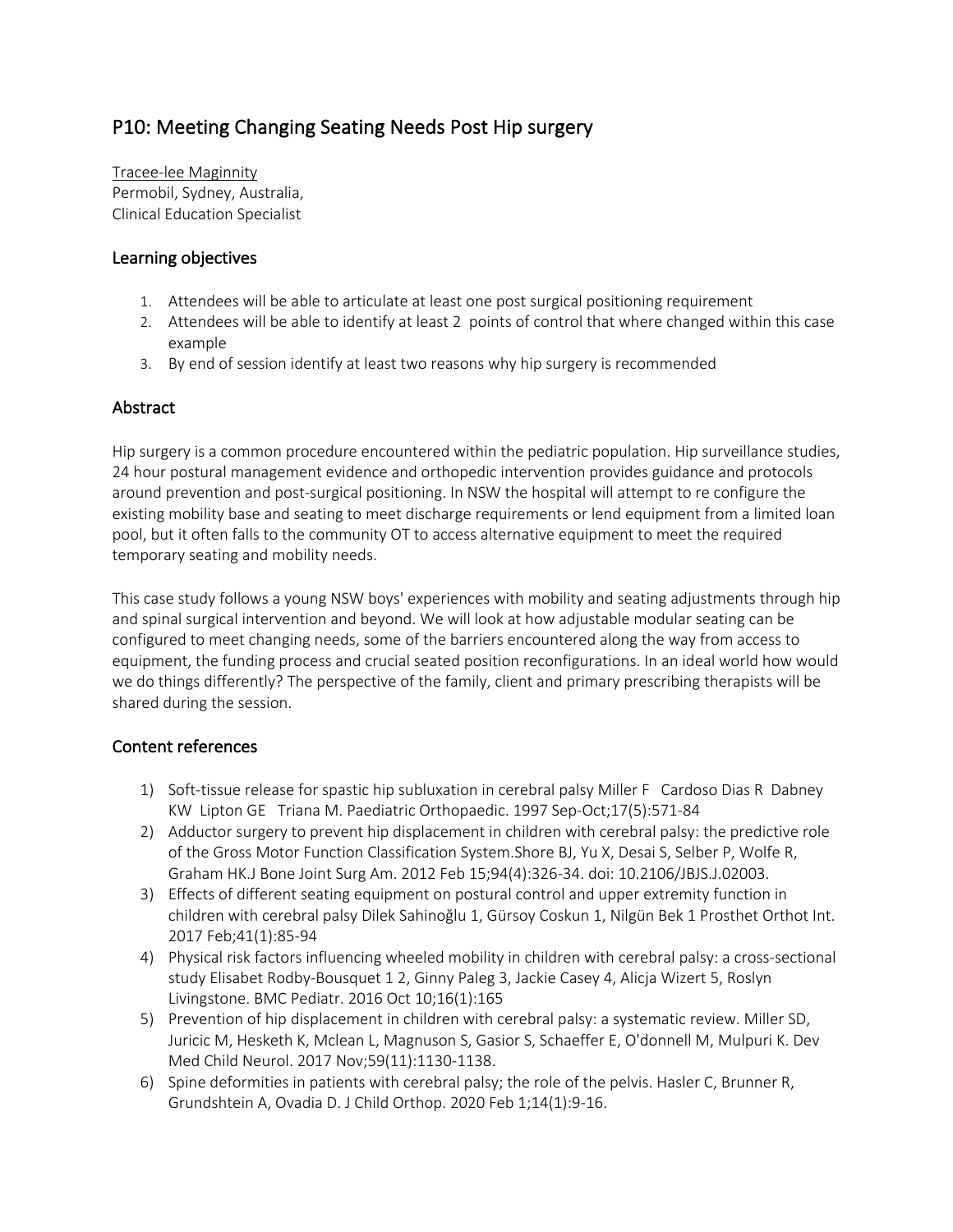- 7) Association between pelvic obliquity and scoliosis, hip displacement and asymmetric hip abduction in children with cerebral palsy: a cross-sectional registry study. Hägglund G. BMC Musculoskelet Disord. 2020 Jul 14;21(1):464.
- 8) Severe hip displacement reduces health-related quality of life in children with cerebral palsy.Ramstad K, Jahnsen RB, Terjesen T.Acta Orthop. 2017 Apr;88(2):205-210

Tracee-lee Maginnity joined Permobil Australia in July 2019, as a clinical education specialist. Originally from New Zealand, she graduated Auckland University of Technology with a BHSc (Occupational Therapy) in 2003 and has since worked in various roles related to seating and mobility including assessing, prescribing and educating. After gaining experience as an assessor and prescriber at Seating To Go / Wheelchair Solutions in prescribing for both disability and injury, she moved to Australia in 2011 to take on the Senior Occupational Therapist role in a custom moulded seating service. She then worked in clinical consulting and education roles until joining Permobil. Tracee-lee is passionate about maximising functional outcomes with end users and the importance of education within the industry. She has mentored many therapists interested in AT. Her experience includes working with complex postures to achieve custom outcomes.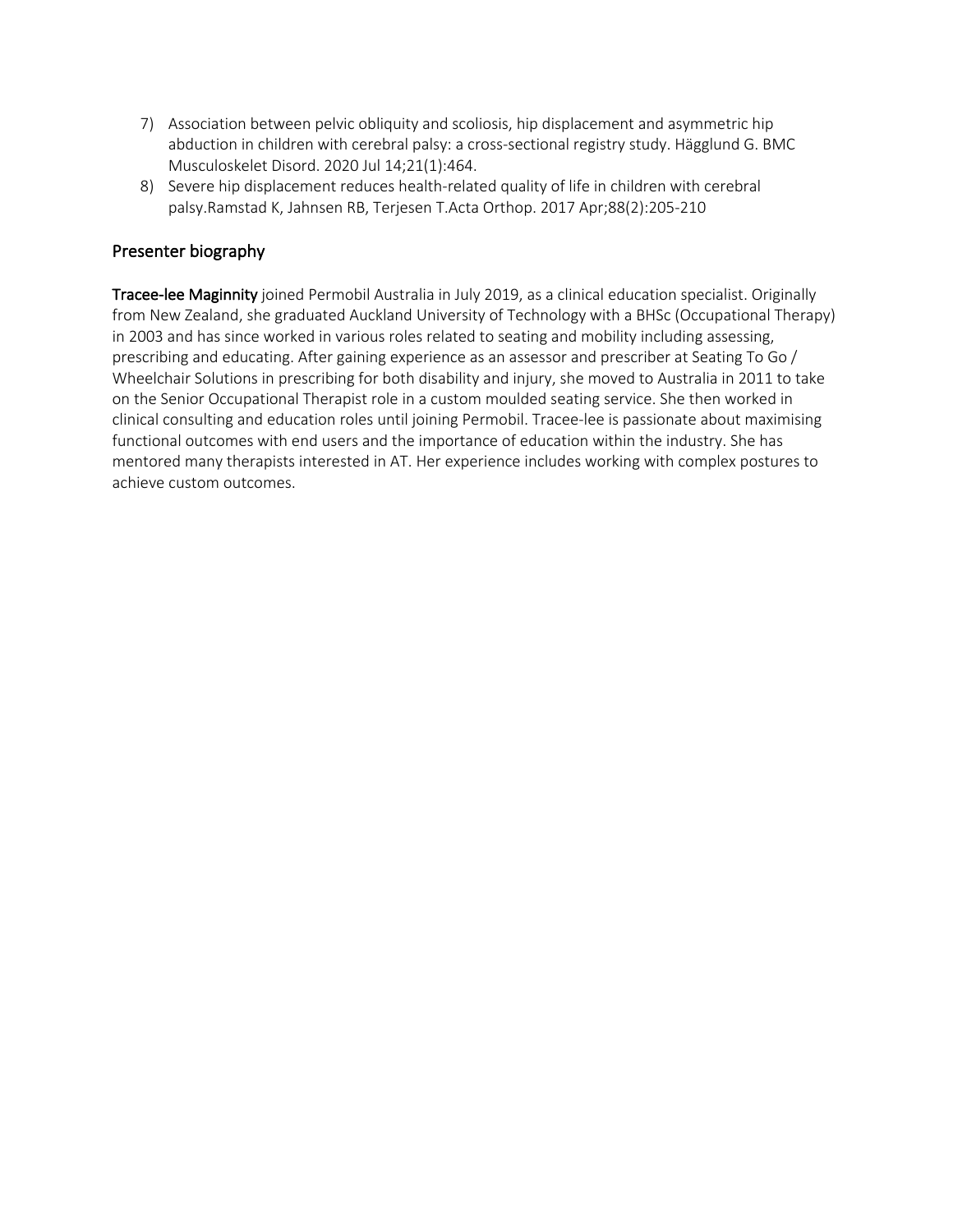# P11*:* Use of Virtual Boundaries to Facilitate Safer Community Access: A Case Study of Customisation

Mrs Sandra Malkin, Mr Richard Sutton EMHS, Perth, Australia Mrs Sandra Malkin, Occupational Therapist Mr Richard Sutton, Technician

## Learning objectives

- 1. Consider areas in which Geofencing may improve a client's safe and independent community access
- 2. Outline ways that the safety of community access/involvement may be improved despite reduced supervision resources
- 3. Demonstrate an understanding of low cost solutions to complex individual client requirements.
- 4. Have a working knowledge of elements to consider when designing or purchasing similar systems or augmentations.

### Abstract

Miss C is a long term powered wheel chair user of over fifty years. She remains fiercely independent, continuing to enjoy exploring her immediate and wider environment and dislikes being contained or supervised by support workers.

The Rehabilitation Technology Unit was approached by the Occupational Therapist working at her care facility who expressed concern about her tendency to wander un-supervised, often becoming lost or stranded. Along with the obvious issues, she was also placing herself and others in danger by crossing nearby busy roads with little regard to traffic.

Using a concept called Geofencing, the Rehabilitation Technology Unit was able to set up two virtual GPS monitored perimeters- A hard and a soft boundary. The area within the soft boundary was the safe zone where Miss C was free to roam as she pleased. The area between the hard and soft boundaries acted as a warning buffer and the area outside the hard boundary was a no go zone where the chair was automatically disabled.

In addition to the chair being disabled, as Miss C attempted to travel outside of the 'warning zone' staff were notified via SMS. The notification SMS included a map showing the chair's location in the event that she needed' rescuing' or the chair needed reactivating. Prior to crossing the "hard boundary" and leaving the safe zone, Miss C was warned that she was approaching a hard boundary, with an audible warning saying that she needed to return to the safe zone and the chairs functionality was greatly reduced

Using an innovative and individualised participant centred approach, this system has enabled Miss C to continue to connect with her local community, given her added independence, and improved the safety of herself and others.